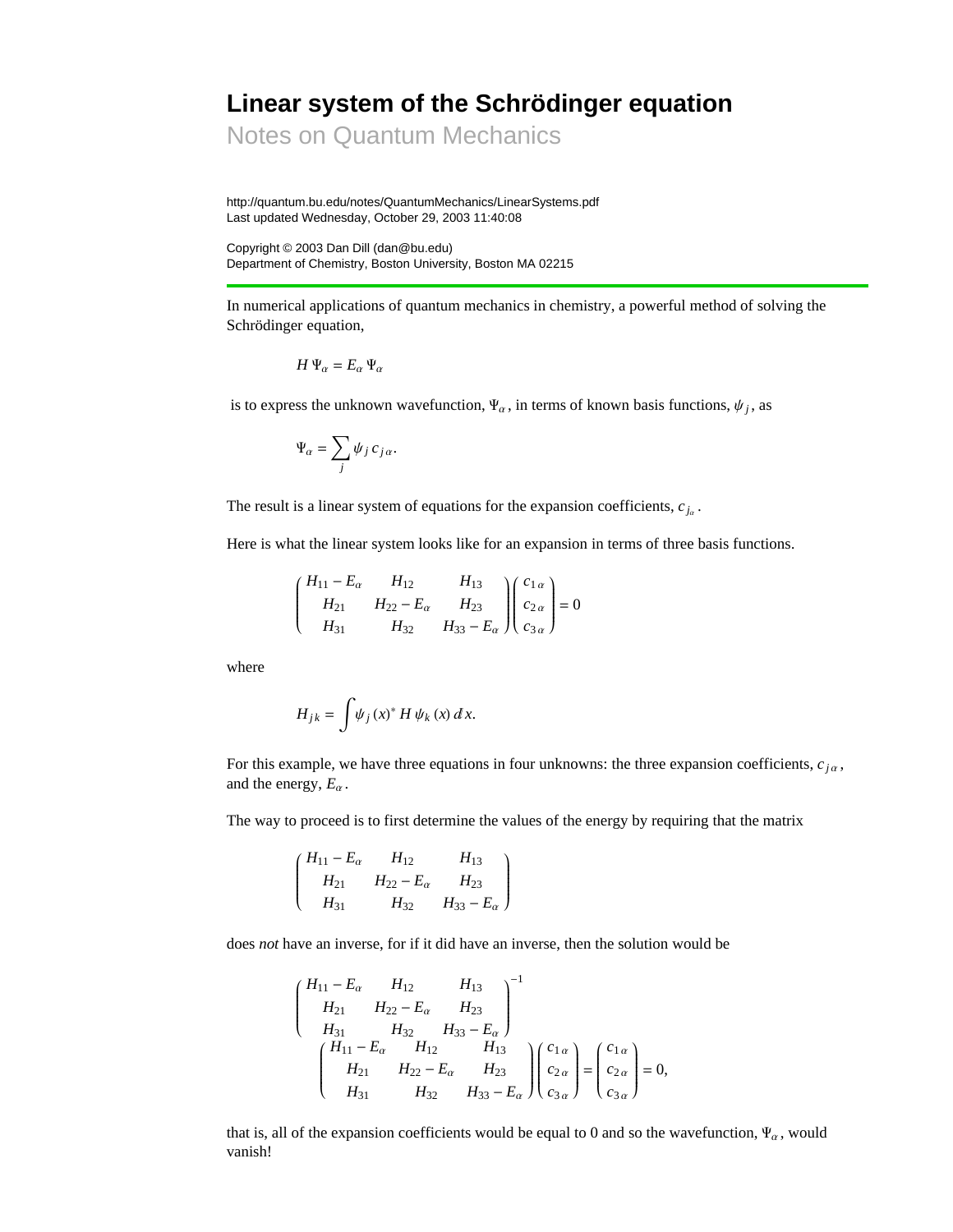Now, the inverse of a matrix is proportional to the reciprocal of its determinant, and so we can ensure that a matrix does not have an inverse by arranging for its determinant to be equal to 0. We do this by finding those values of  $E_\alpha$  at which the determinant vanishes. For an  $n \times n$  matrix, the determinant is an *n*-th order polynomial in  $E<sub>x</sub>$  and so there will be as many values of the energy at which the determinant vanishes as there are basis functions.

Once the values of the energy,  $E_\alpha$ , have been determined, we are left with a homogeneous system of equations for the unknown expansion coefficients,  $c_{i\alpha}$ . The way to solve this system of equations is to set one of the expansion coefficients equal to 1, set aside the corresponding equation of the linear system, and then solve the remaining set of equations. For the  $3\times3$  example, setting  $c_{1\alpha} = 1$ , the remaining equations to solve are

$$
\begin{pmatrix} H_{22} - E_{\alpha} & H_{23} \ H_{32} & H_{33} - E_{\alpha} \end{pmatrix} \begin{pmatrix} c_{2\alpha} \ c_{3\alpha} \end{pmatrix} = - \begin{pmatrix} H_{21} \ H_{31} \end{pmatrix}.
$$

We can solve this to for the remaining coefficients,  $c_{2\alpha}$  and  $c_{3\alpha}$ .

The result is

$$
\Psi_{\alpha} = N \left( \psi_1 + \psi_2 \, c_{2\,\alpha} + \psi_{3\,\alpha} \, c_{3\,\alpha} \right)
$$

where the normalization constant, N, corrects for the fact that we have set  $c_{1\alpha} = 1$ . The last step is to determine the value of *N* using

$$
\int |\Psi_{\alpha}|^2 dx = N^2 \int |\psi_1 + \psi_2 c_{2\alpha} + \psi_3 \alpha c_{3\alpha}|^2 dx = N^2 (1 + c_{2\alpha}^2 + c_{3\alpha}^2),
$$

where in the second equality we have assumed the orthonormality of the basis functions,  $\psi_i$ . The final result is that

$$
\Psi_{\alpha} = \frac{1}{\sqrt{1 + c_{2\alpha}^{2} + c_{3\alpha}^{2}}} \left( \psi_{1} + \psi_{2} c_{2\alpha} + \psi_{3\alpha} c_{3\alpha} \right)
$$

is the normalized wavefunction corresponding to the energy  $E_\alpha$ .

## **à Particle on a bumpy ring**

To see how this method of solving the Schrödinger equation works, let's consider a particle moving on a bumpy ring.

A particle on a smooth ring has only kinetic energy, since the potential energy is zero on the ring. We can make the ring "bumpy" by adding the potential energy

$$
V(\phi) = \frac{\hbar^2}{2 I} \sin^2(\phi).
$$

Here is a plot of this potential energy, in units  $\hbar^2/(2I)$ .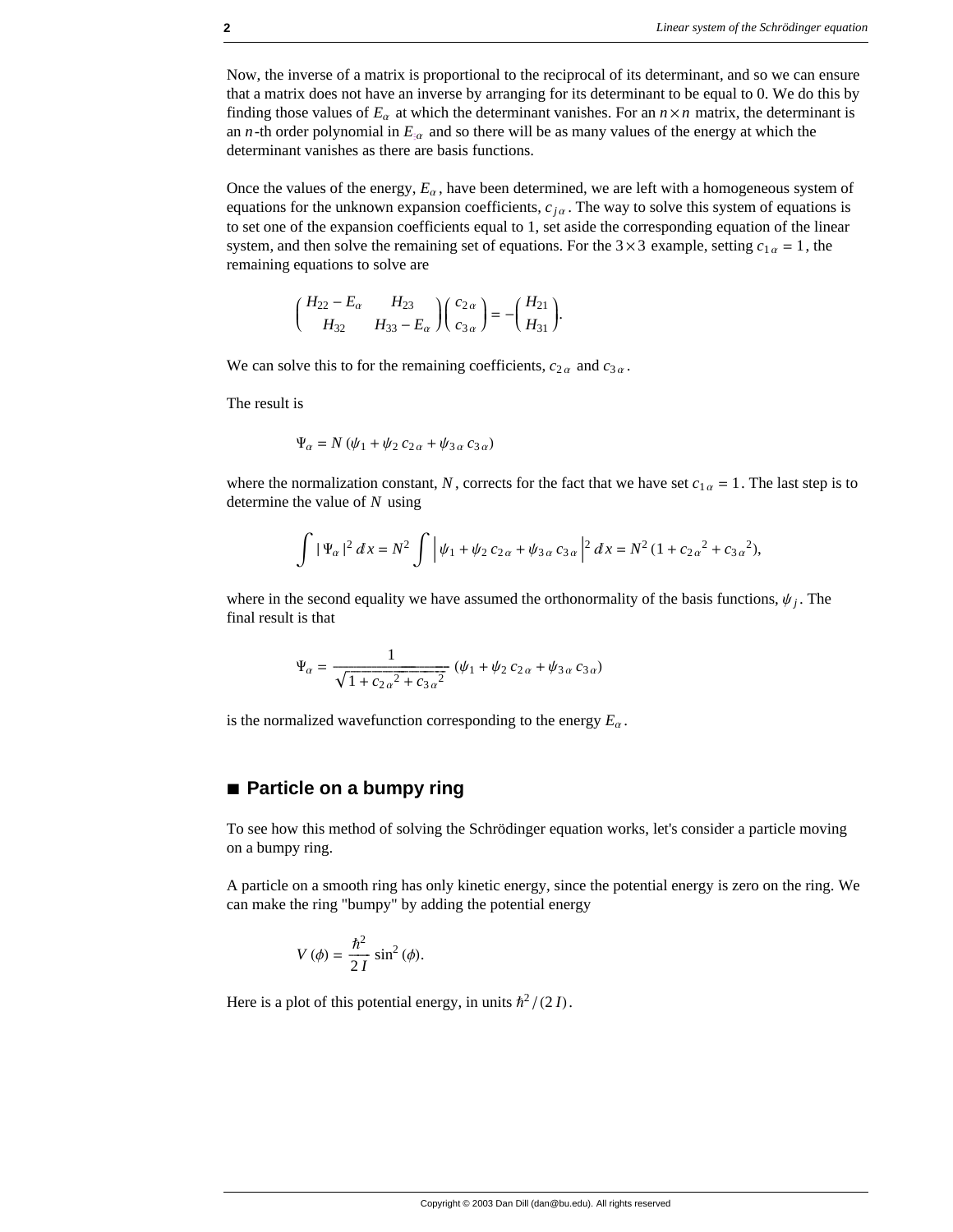

Potential energy, in units  $\hbar^2$  /(2 *I*), of a bumpy ring.

The potential energy has minima along the  $\pm x$  directions and maxima along the  $\pm y$  directions. To construct the linear system of the Schrödinger equation for a particle moving on a ring in this potential energy, we need the integrals

$$
V_{mm'} = \int_0^{2\pi} \Phi_m (\phi)^* \left( \frac{\hbar^2}{2I} \sin^2 (\phi) \right) \Phi_{m'} (\phi) \, dx.
$$

The value of such integrals, in units  $\hbar^2/(2I)$ , is 1/2 for  $m = m'$ ,  $-1/4$  for  $m = m' \pm 2$ , and 0 otherwise. This means that the integrals of the hamiltonian,

$$
H_{mm'} = \frac{\hbar^2}{2I} \left( -\frac{d^2}{d\phi^2} + \sin^2(\phi) \right)
$$

of a particle on this bumpy ring for basis functions with  $m = 0$ , 1 and 2, are, in units  $\hbar^2/(2I)$ ,

|         | $m' = 0$       | $m' = 2$       | $m' = 1$       |
|---------|----------------|----------------|----------------|
| $m = 0$ | $\overline{2}$ | $-\frac{1}{4}$ |                |
| $m = 2$ | $-\frac{1}{4}$ | $\overline{2}$ |                |
| m = 1   |                |                | $\overline{2}$ |

Use the values of the integrals  $V_{mm'}$  to show these values are correct.

If we express the wavefunction of the particle on the bumpy ring as the expansion

$$
\Psi_{\alpha}(\phi) = \Phi_0(\phi) c_{0\alpha} + \Phi_1(\phi) c_{1\alpha} + \Phi_2(\phi) c_{2\alpha},
$$

then the normalized wavefunctions,  $\Psi_\alpha(\phi)$ , and corresponding energies,  $E_\alpha$ , in units  $\hbar^2/(2I)$ , are

| α  | $\Psi_{\alpha}$                           | $E_{\alpha}$ |
|----|-------------------------------------------|--------------|
|    | 0.398942 $e^{1 \cdot i \phi}$             | 1.5          |
| 2  | $0.398171 + 0.0247893e^{2 \cdot i \phi}$  | 0.484436     |
| ્ર | $-0.0247893 + 0.398171e^{2 \cdot i \phi}$ | 4.51556      |

Normalized wavefunctions,  $\Psi_a(\phi)$ , and corresponding energies,  $E_a$ , in units  $\hbar^2/(2\hbar)$ , for a particle in a ring in a potential energy  $\hbar^2$  /(2 *I*) sin<sup>2</sup>( $\phi$ )<sup>2</sup>, using a expansion in ring basis functions,  $\Phi_m(\phi)$ , for  $m = 0$ , 1 and 2.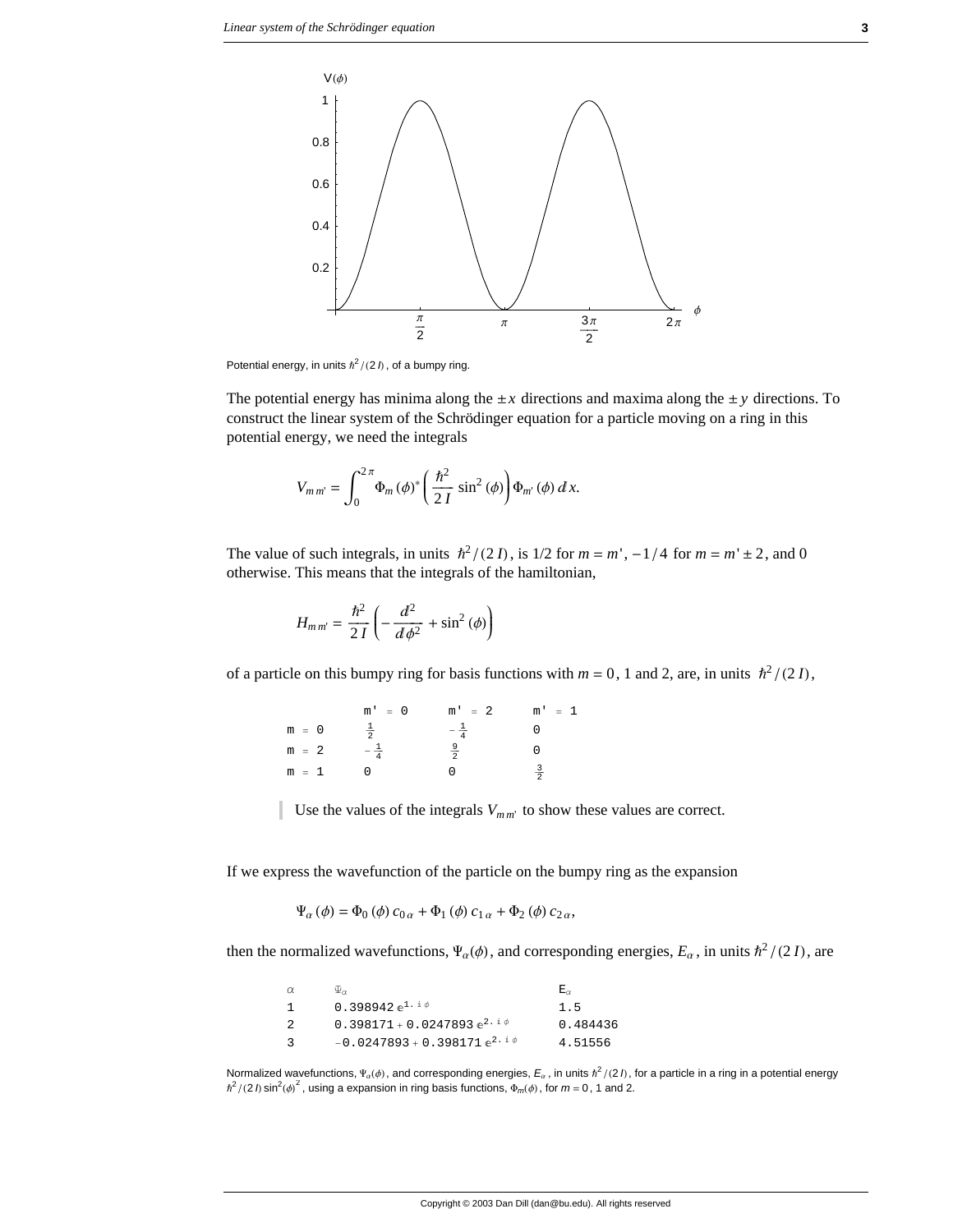Show that these results are correct.

Here is the composition of each wavefunction,  $\Psi_\alpha(\phi)$ , in terms of the percentage contribution of the three ring basis functions,  $\Phi_0(\phi)$ ,  $\Phi_1(\phi)$  and  $\Phi_2(\phi)$ .

|          | Φn    | $\Phi_2$ | Φ1   |
|----------|-------|----------|------|
| $\Psi_1$ | 0.    | 0.       | 100. |
| $\Psi_2$ | 99.6  | 0.386    | 0.   |
| Φı       | 0.386 | 99.6     | 0.   |

Percentage composition of each bumpy ring wavefunction,  $\Psi_a(\phi)$ , in terms of the five ring basis states,  $\Phi_m(\phi)$ , for  $m = 0, 1$  and 2.

Show that these results are correct.

Finally, here are the probability densities corresponding to the three wavefunctions,  $\Psi_1(\phi)$ ,  $\Psi_2(\phi)$  and  $\Psi_3(\phi)$ .



Probability densities corresponding to the three wavefunctions  $\Psi_1(\phi)$  (horizontal line),  $\Psi_2(\phi)$  (oscillating thin grey line) and  $\Psi_3(\phi)$ (oscillating thick grey line).

Show that these results are correct.

The horizontal line is for energy  $E_1 = 1.5 \frac{\hbar^2}{(2 I)}$ ; this energy is just the sum of the kinetic energy and the potential energy expectation values for  $m = 1$ .

The oscillating thin grey line is for energy  $E_2 = 0.484 \frac{\hbar^2}{2I}$ . This energy is slightly less than the sum of the kinetic energy and the potential energy expectation values for  $m = 0$ . The decrease is due to the probability density being slightly larger in the potential valleys (along  $\pm x$ ) and slightly smaller at the potential peaks (along  $\pm y$ ).

The oscillating thick grey line is for energy  $E_2 = 4.516 \frac{\hbar^2}{2I}$ ; this energy is slightly more than the sum of the kinetic energy and the potential energy expectation values for  $m = 2$ . The increase is due to the probability density being slightly larger at the potential peaks (along  $\pm y$ ) and slightly smaller in the potential valleys (along  $\pm x$ ).

## **à Improving the energies and eigenvalues**

In this method of solving the Schrödinger equation, as additional basis functions are added, the more accurate the energies and wavefunctions become. To illustrate this, we can resolve the particle on a bumpy ring using a five-member basis consisting of the ring functions  $\Phi_m(\phi)$  with  $m = 0, 1, 2, 3$  and 4.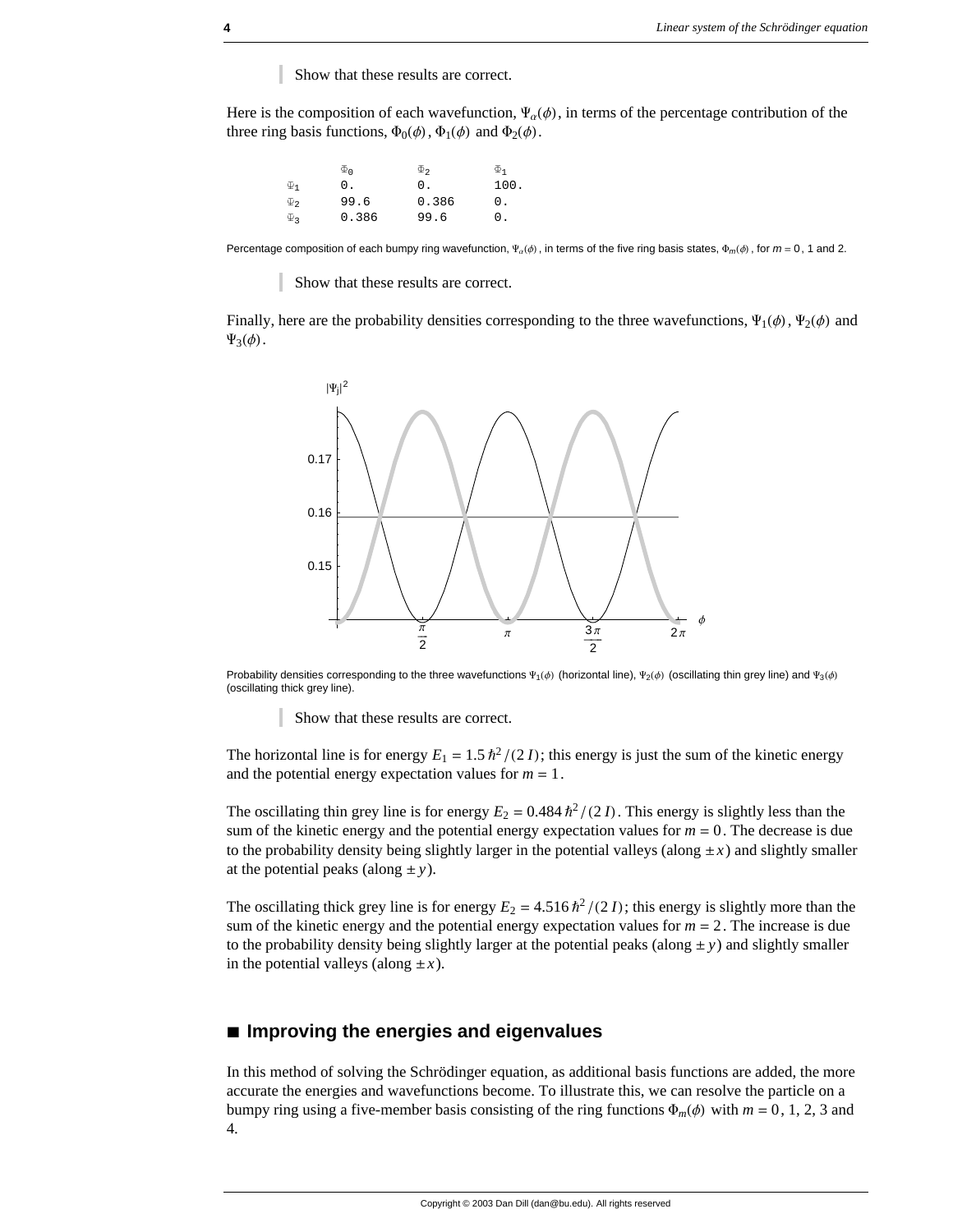The integrals of the hamiltonian,

$$
H_{mm'} = \frac{\hbar^2}{2I} \left( -\frac{d^2}{d\phi^2} + \sin^2(\phi) \right)
$$

of a particle on this bumpy ring for basis functions with  $m = 0, 1, 2, 3$  and 4, are, in units  $\hbar^2/(2I)$ ,

|         | $m' = 0$       | $m' = 2$       | $m' = 4$       | $m' = 1$       | $m' = 3$        |
|---------|----------------|----------------|----------------|----------------|-----------------|
| $m = 0$ | $\overline{2}$ | $-\frac{1}{4}$ |                |                |                 |
| $m = 2$ | $-\frac{1}{4}$ | $\frac{9}{2}$  | $-\frac{1}{4}$ |                |                 |
| $m = 4$ |                | $-\frac{1}{4}$ | $\frac{33}{2}$ |                |                 |
| $m = 1$ |                |                |                | $\overline{2}$ | $-\overline{4}$ |
| $m = 3$ |                |                |                | $-\frac{1}{4}$ | $\frac{19}{2}$  |

The normalized wavefunctions,  $\Psi_\alpha(\phi)$ , and corresponding energies,  $E_\alpha$ , in units  $\hbar^2/(2I)$ , are

| $\alpha$ | $\Psi_{\alpha}$                                                          | $E_{\alpha}$ |
|----------|--------------------------------------------------------------------------|--------------|
| 1        | 0.398748 $e^{1 \cdot i \phi}$ + 0.0124487 $e^{3 \cdot i \phi}$           | 1.4922       |
| 2        | $-0.0124487e^{1 \tcdot i \phi} + 0.398748e^{3 \tcdot i \phi}$            | 9.5078       |
| 3        | $0.00012978 - 0.00830859e^{2 \cdot i \phi} + 0.398856e^{4 \cdot i \phi}$ | 16.5052      |
| 4        | $-0.0248159 + 0.398083e^{2 \cdot i \phi} + 0.00830057e^{4 \cdot i \phi}$ | 4.51037      |
| 5        | $0.39817 + 0.0248132e^{2 \cdot i \phi} + 0.000387329e^{4 \cdot i \phi}$  | 0.48442      |

Normalized wavefunctions,  $\Psi_a(\phi)$ , and corresponding energies,  $E_a$ , in units  $\hbar^2/(2\hbar)$ , for a particle in a ring in a potential energy  $\hbar^2$  /(2 *I*) sin<sup>2</sup>( $\phi$ )<sup>2</sup>, using a expansion in ring basis functions,  $\Phi_m(\phi)$ , for  $m = 0, 1, 2, 3$  and 4.

Here is the composition of each wavefunction,  $\Psi_\alpha(\phi)$ , in terms of the percentage contribution of the five ring basis functions.

|          | Φο         | $\Phi_2$ | Φ4         | Φ1      | ج⊕      |
|----------|------------|----------|------------|---------|---------|
| $\Psi_1$ |            |          |            | 99.9    | 0.09737 |
| $\Phi_2$ |            |          |            | 0.09737 | 99.9    |
| Φ₹       | 0.00001058 | 0.04337  | 99.96      |         |         |
| $\Psi_4$ | 0.3869     | 99.57    | 0.04329    |         |         |
| $\Psi$ 5 | 99.61      | 0.3869   | 0.00009426 |         |         |

Percentage composition of each bumpy ring wavefunction,  $\Psi_\alpha(\phi)$ , in terms of the five ring basis states,  $\Phi_m(\phi)$ , for  $m = 0, 1, 2, 3$ and 4.

Finally, here are the probability densities corresponding to the five wavefunctions,  $\Psi_\alpha(\phi)$ .



Probability densities corresponding to the five wavefunctions  $\Psi_\alpha(\phi)$ . At  $\phi = \pi/2$ , the ordering of the curves and predominant ring basis function contribution, from bottom to top, are  $(\alpha, m) = (5, 0)$  (black curve),  $(\alpha, m) = (1, 1)$  (red curve),  $(\alpha, m) = (3, 4)$  (green curve),  $(\alpha, m) = (2, 3)$  (yellow curve), and  $(\alpha, m) = (4, 2)$  (blue curve).